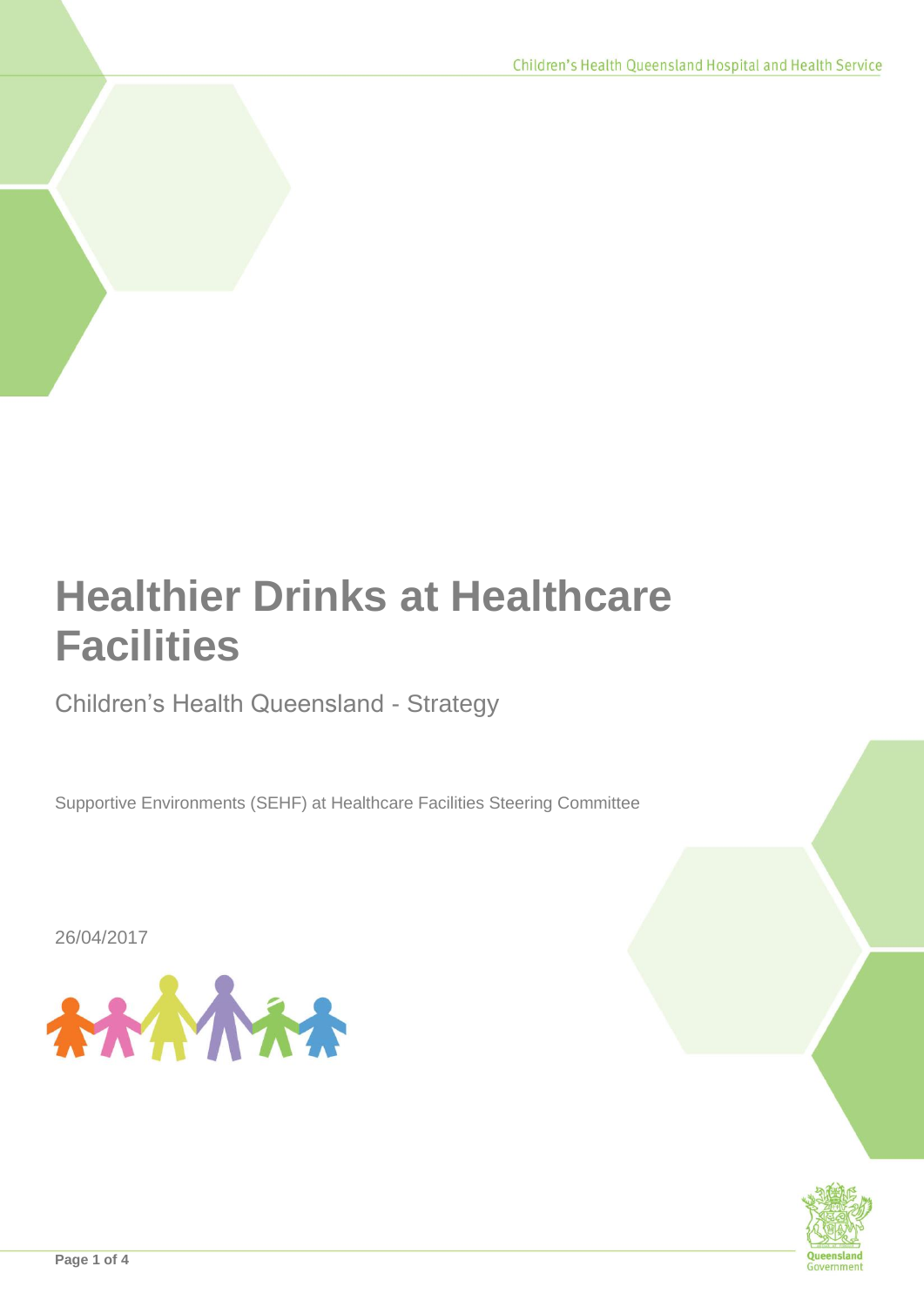# Traffic light system √



# 'RED' drinks classification:

- $\checkmark$  Sugar-sweetened beverages
	- $\checkmark$  Soft drinks, fruit drinks, energy drinks, sports drinks, flavoured mineral waters, iced teas
- $\checkmark$  Flavoured milks and milk-based smoothies serve size >300mL
	- $\checkmark$  Reduced-fat and full-fat flavoured milk and soy-based drinks such as iced coffee, chocolate milk, breakfast milk-based drinks, smoothies and milkshakes
- $\checkmark$  Juices with <96% fruit juice
- $\checkmark$  Juices serve size >300mL
- $\checkmark$  Caffeinated beverages not meeting CHQ compliance criteria
	- $\checkmark$  E.g. 600mL Coca-Cola varieties, energy drinks

#### 'AMBER' drinks classification:

- $\checkmark$  375mL artificially-sweetened beverages
	- E.g. Coke Zero, Diet Coke
- Juices with ≥96% fruit juice, unsweetened (serve size ≤300mL)
- $\checkmark$  Unflavoured milk, full-fat
- Flavoured milk drinks and milk-based smoothies serve size ≤300mL
	- $\checkmark$  Reduced-fat and full-fat flavoured milk and sov-based drinks such as iced coffee, chocolate milk, breakfast milk-based drinks, smoothies and milkshakes
- $\checkmark$  Unsweetened/diet iced tea

'GREEN' drinks classification:

- $\checkmark$  Unsweetened water
	- $\checkmark$  Still, sparkling, mineral, flavoured
- $\checkmark$  Unflavoured plain and soy milk, low- or reduced-fat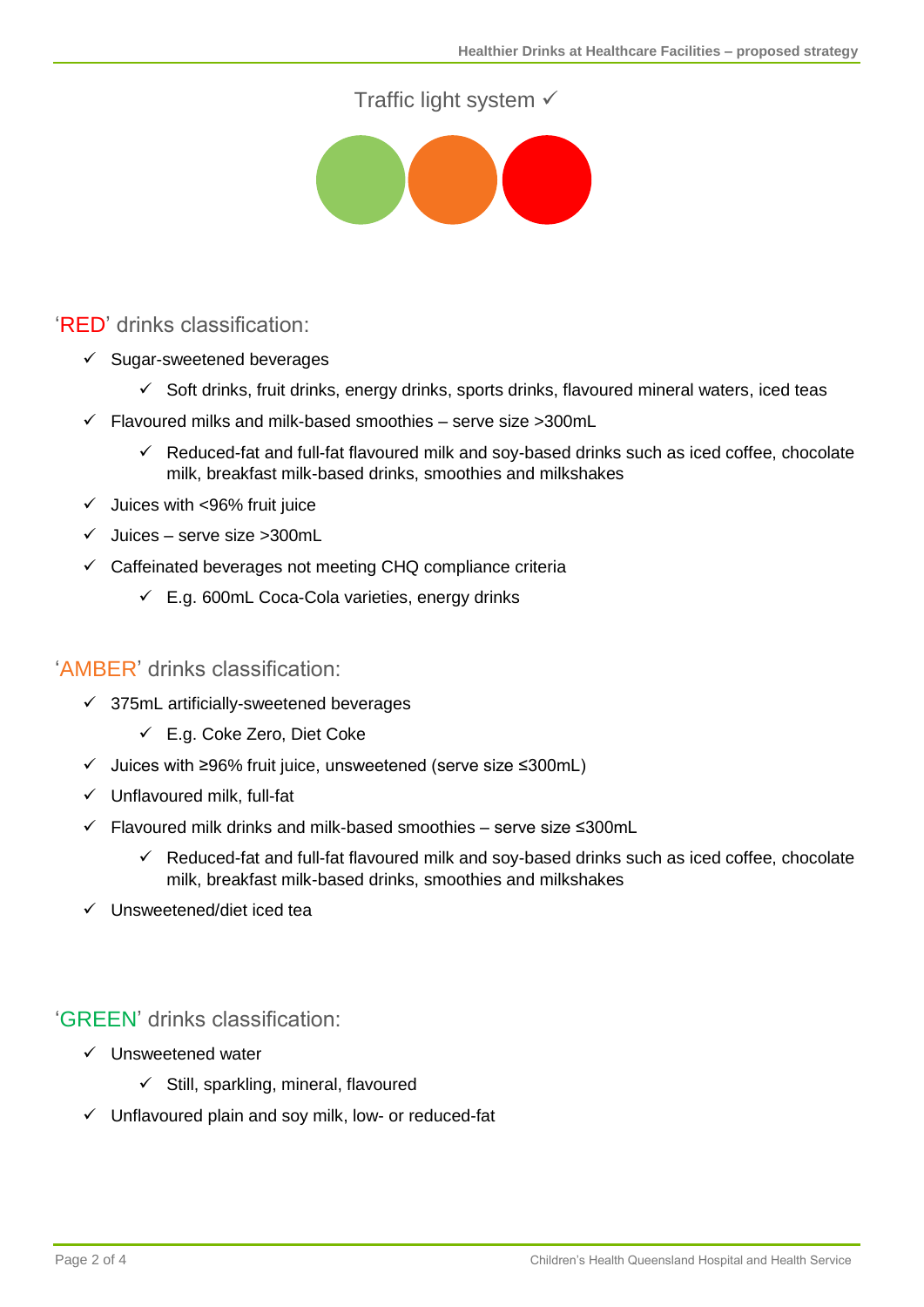# Vending

*Drinks*

- $\checkmark$  0% 'RED' drinks in vending machines within public areas
- $\checkmark$  0% 'RED' drinks in vending machines within staff areas
- $\checkmark$  No more than 50% 'AMBER' and at least 50% 'GREEN' drinks in vending machines within public and staff areas

#### *Advertising and promotional*

 $\checkmark$  'RED' drinks should not be promoted or advertised on vending machines.

### Retail

#### *Drinks*

- $\checkmark$  <20% 'RED' drinks displayed in all retail outlets
- $\checkmark$  At least 50% 'GREEN' drinks displayed in all retail outlets
- $\checkmark$  No more than 30% 'AMBER' drinks displayed in all retail outlets

#### *Advertising and promotional*

- $\checkmark$  'RED' drinks should not be promoted or advertised on cabinets, fridges or menu boards, or used in promotional deals (e.g. 2-for-1 offers).
- $\checkmark$  'RED' drinks should not be displayed in excessive quantities or in prominent areas including:
	- $\checkmark$  Beside cash desks; at reception desks/counters; at entrance or exit of an outlet; placed at eye-level on/within cabinets, fridges, shelves or free-standing displays.

# **Catering**

#### *Drinks*

 $\checkmark$  Only 'GREEN' and 'AMBER' drinks should be available at functions when the catering is provided or purchased by CHQ.

#### *Advertising and promotional*

 $\checkmark$  'RED' drinks should not be promoted or advertised at functions hosted by CHQ.

# **Fundraising**

 $\checkmark$  Only 'GREEN' and 'AMBER' drinks should be used for fundraising purposes within CHQ.